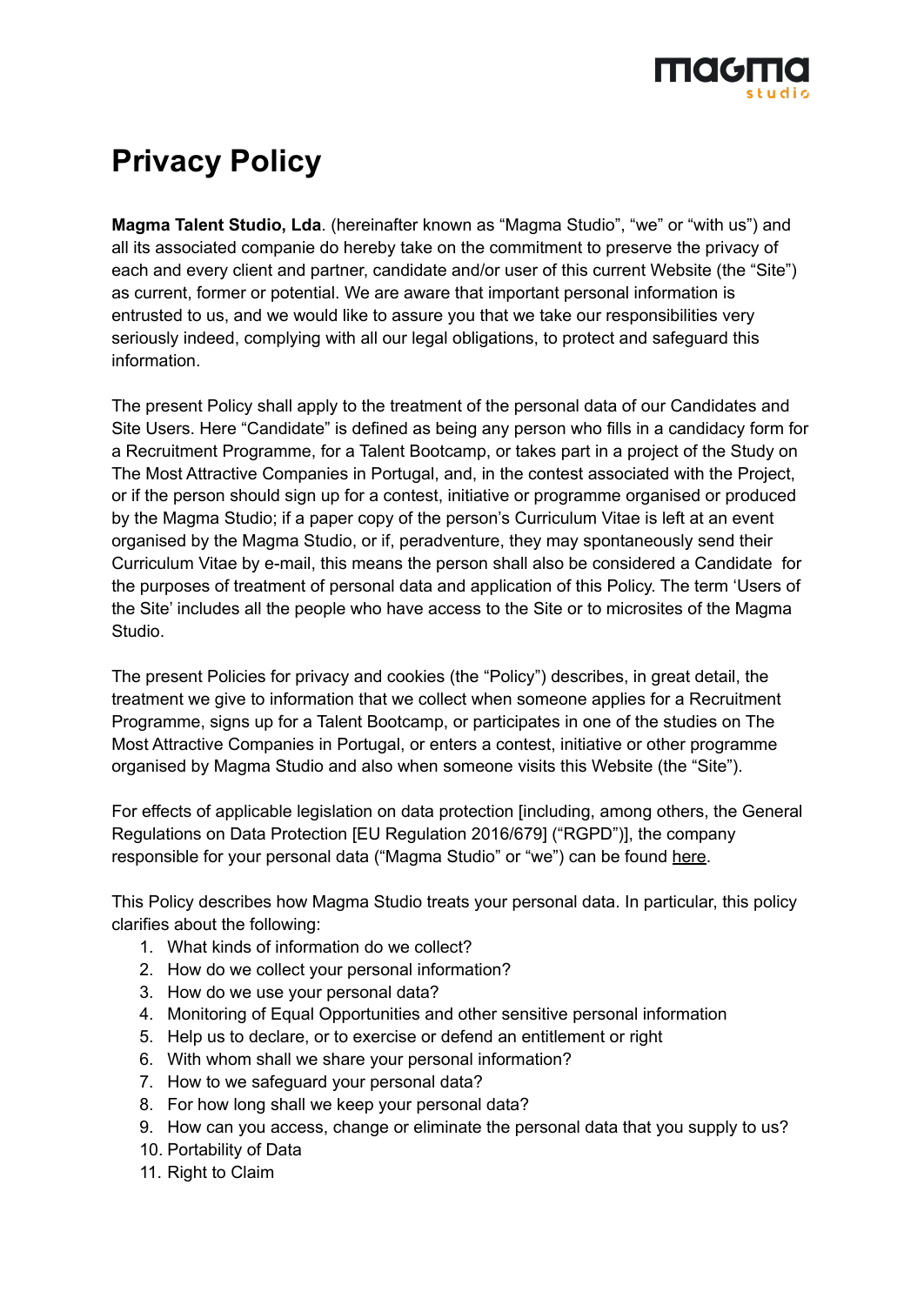

12. Who is responsible for the treatment of your personal data?

13. Cookie Policy

14. Our legal bases for the processing of your data

15. Consent

Attachment 1 – How to contact us

Attachment 2 – How to contact the local Authorities (Portugal) – National Data

Protection Committee (CNPD)

**Glossary** 

# **1. What kinds of information do we collect?**

- Candidate: In order to consider the Candidate for possible job openings, Talent Bootcamp(s) or other activities that the Candidate intends to sign up for, we need to proceed with the handling of certain information about the Candidate, considering that the Candidate shall grant full and prior consent in this regard. We shall only collect the information that is strictly necessary and relevant for the intended purposes. This means that, depending on the circumstances, we may collect, in full or in part, the following information and/or elements, among others:
	- o Name;
	- o Date of Birth;
	- o Gender;
	- o Photograph;
	- o Contact information;
	- o Educational level;
	- o Professional and Extracurricular Experience;
	- o Nationality, citizenship, and place of birth;
	- o Financial expectations;
	- o Interests, needs and expectations with regard to this future job opportunity;
	- o Any further information that the Candidate decides to share with us;
	- o Any further information that our clients or partners may share about themselves – provided this has been duly authorised – or information that has been obtained through consultation to social and professional networks, such as LinkedIn or other similar networks;
	- o Dates, times and frequency or access to our websites and/or microsites;
	- o Video images, on sending a video or during a video interview;
	- o Pictures, especially photographs and videos, as obtained during an event promoted or organised by Magma Studio.
- Site Users: We may use cookies to collect (limited) information about the use of the site, and also to facilitate your browsing of the Site and/or microsites, helping us to further better your experience when you use our Site and also to help us manage the services we offer. This includes information about how you use our Site and/or microsites, how often you access such sites, the type of browser you use, your location from where you access our Site and/or microsites, the language you choose to view the sites, and the time of day when our Site is most popular.
- The collection and treatment of such personal data is necessary for compliance with our contractual obligations. If you refuse to provide us with the personal information that we require, we may not be able to consider you for the recruitment opportunities you had decided to take part in.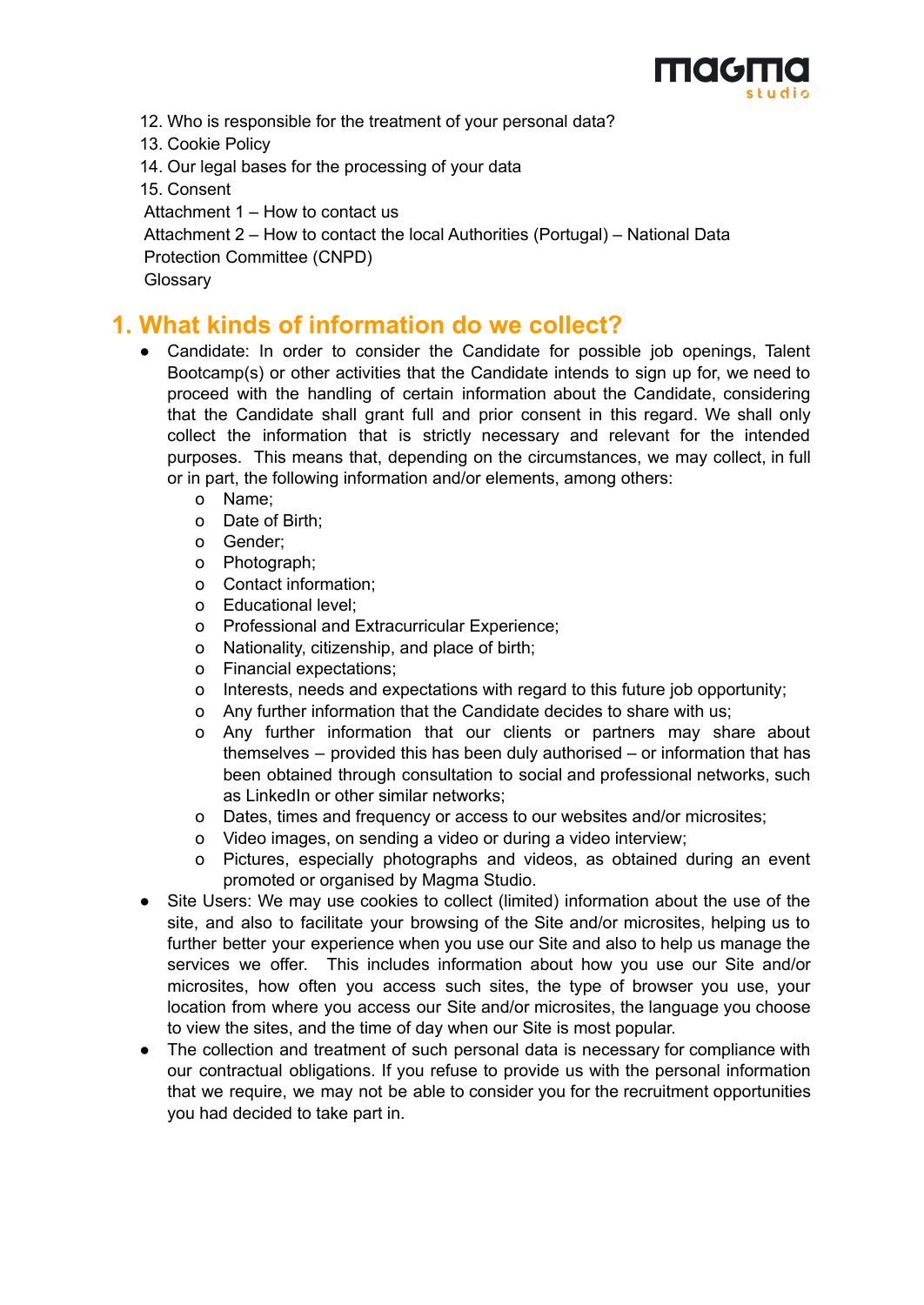

# **2. How do we collect your personal information?**

- Candidate: We normally collect personal information from Candidates in two different ways:
	- I. Information directly supplied by the Candidate;
	- II. IIInformation indirectly supplied by the Candidate.
- Site Users: When you visit our Site, there is some information that we may obtain automatically, whether you decide to use our Services or not. This information includes your IP address; the date, time and frequency of your visits to the Site; and the way you browse through the respective content.

#### **Personal information supplied directly by the Candidate**

- Magma Studio has to be aware of certain information about yourself, so they can provide a customized service. This shall allow us to consider you for the recruitment processes in which you may participate, or for other opportunities that we feel could be of interest to you.
- There are several ways in which you may share your information with us. We can obtain your information on doing the following:
	- o Filling in the form to sign up for a Talent Bootcamp;
	- o Filling in the form to take part in a Recruitment Programme;
	- o Filling in the form to take part in a contest, initiative of programme either organised or promoted by Magma Studio;
	- o Handing in a paper copy of your Curriculum Vitae at an event or other activity organised by Magma Studio;
	- o Sending your Curriculum Vitae spontaneously, by e-mail;
	- o Sending your Curriculum Vitae by e-mail within a specific recruitment process;
	- o Being interviewed by a Magma Studio employee;
	- o Applying for jobs through a job agency, which shall later send this information to a specific candidature form for the Magma Studio;
	- o Entering your personal data on the Site or on one of the microsites of the Magma Studio;
	- o Introduzir os seus dados pessoais no Site ou num microsite da Magma Studio;
	- o Filling your personal data on Magma Talent Hub;
	- o Sending a video or participating in a video interview;
	- o Contacting Magma Studio by e-mail, telephone, or through social networks.

#### **Sending a video or participating in a video interview;**

- On the other hand, we can also get personal information about the Candidate by collecting the information available to the general public and/or through third parties that have been duly authorised to share your personal information with us, namely:
	- o Through clients or partners who have been duly authorised to share your personal information;
	- o Through other institutions and/or organisations that have been duly authorised to share your personal information;
	- o Through researching possible Candidates on social networks, such as LinkedIn, Facebook, Instagram or other similar institutions;
	- o By researching possible Candidates on job recruitment pages;
	- o Through cookies, based on the definition of cookies of your browser when you have access to our Site, or read or click on an e-mail of ours.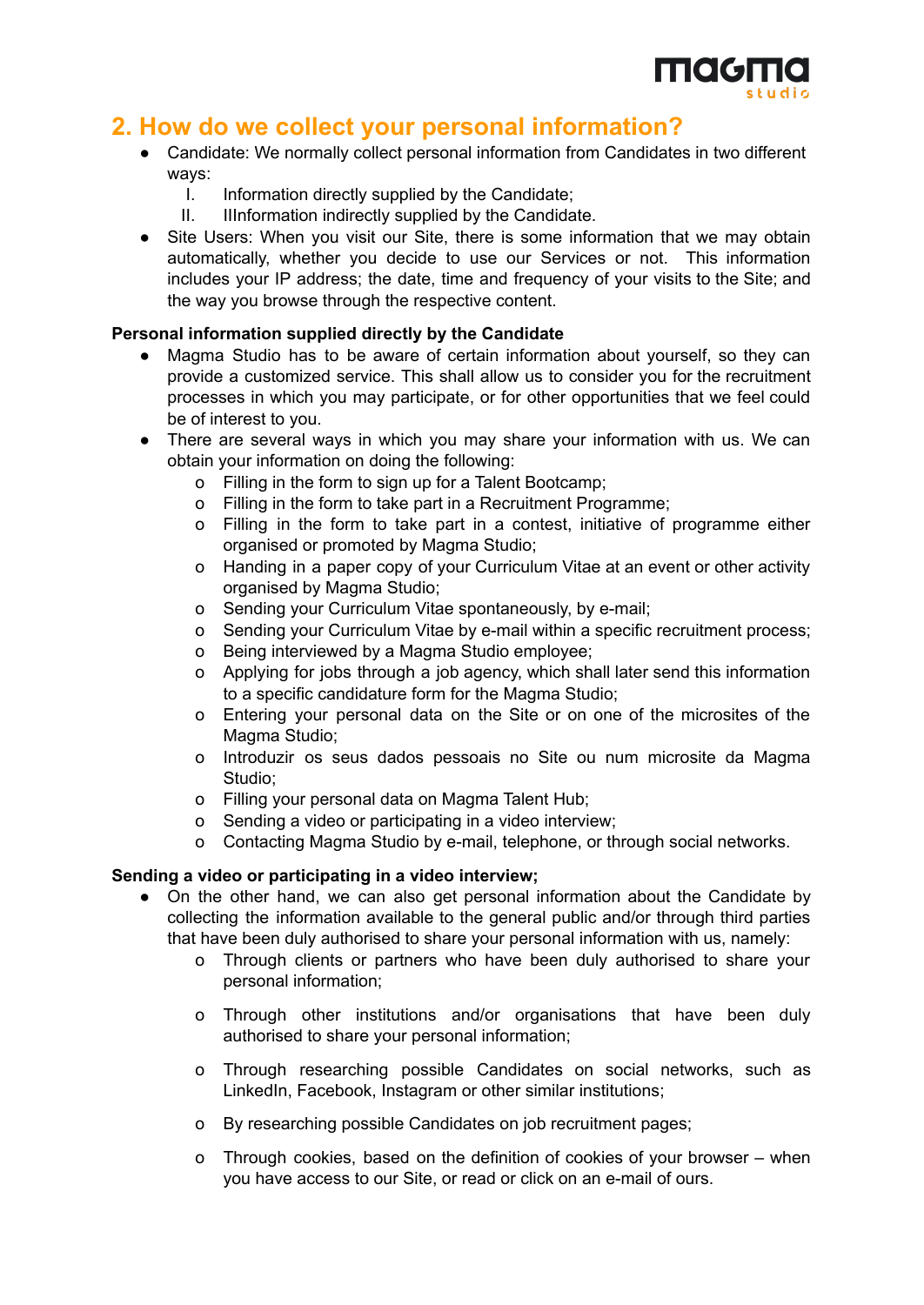

#### **3. How do we use your personal data?**

- The personal data we collect shall be used, among others, to promote your greater personal and professional value, to manage your career, and to identify new job opportunities. In some cases, such use may be limited to one specific purpose and, when this is the case, this information shall be mentioned on the registration form, under the condition of confidentiality of data.
- Candidate: Your personal information may be used in the following situations:
	- o Within the scope of a Recruitment Programme;
	- o Within the scope of a Talent Bootcamp;
	- o Within the scope of Magma Talent Hub;
	- o Within the scope of a contest, initiative or programme either organised or promoted by Magma Studio;
	- o Within the scope of job opportunities that are suited to your profile and personal interests;
	- o Within the scope of Marketing activities, especially so that you may receive job opportunities of your interest, or information about contests and/or activities developed by Magma Studio (or in collaboration with us) which we feel would be interesting to you.
- We need your consent for some aspects of these activities that are not covered by our legit interests (particularly the collection of data through cookies and the supply of direct marketing to you through digital channels), and, depending on the situation, we shall request these through an opt-in or soft opt-in option. Soft opt-in consent is a specific type of consent that is applied when you have previously had some kind of involvement with our company (for example, signing up for a Talent Bootcamp) and when we are promoting other recruitment-related services. According to the terms of a soft-in consent, we consider that your consent has been given, unless or until you exclude yourself. For most people, this is beneficial, as it allows us to suggest other job openings apart from the specific job you have applied for, thereby significantly boosting the likelihood that we may propose a new job opportunity for you. For other types of e-marketing, we are required to get your specific consent.
- If you wish to know more about how we obtain consent, please click [here](#page-6-1). If you do not agree with our approach to marketing, then you are entitled to withdraw your consent at any moment. Should you wish to do this, please send us an e-mail at [info@magmastudio.pt](mailto:info@magmastudio.pt) stating this desire.
- Site Users: We shall use your data to help us to improve your experience when using this Site.
- If you wish to find out more about cookies, especially about how we use them and what options you have available, then please click [here](#page-6-2).

# **4. Monitoring of Equal Opportunities and other sensitive personal information**

- Some of the data that we may obtain about you includes information on diversity, especially your gender, which is relevant for the monitoring of equal opportunities issues.
- • Some of the data we may obtain about you, even though we may not have requested such information, concerns sensitive personal data. This could include information about one's ethnicity, gender, physical handicaps, age, sexual orientation, religion and other similar beliefs, and/or social and economic context. We shall use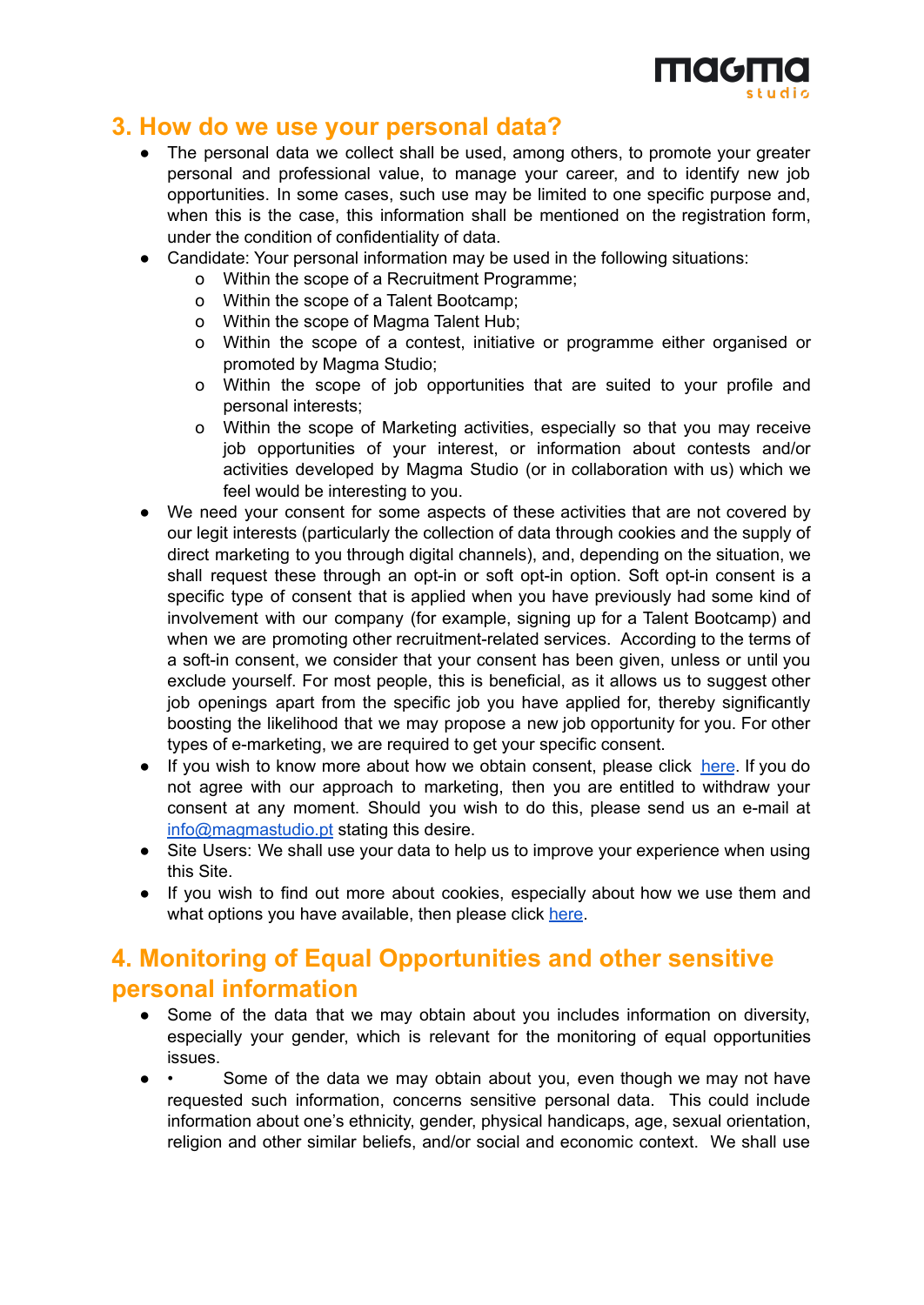

this information using an anonymous database to monitor the extent to which we comply with our Equal Opportunities policy.

- This information is known as "sensitive" personal information, and, for this reason, we shall request your consent by offering an opt-in option. This means that you need to explicitly and clearly tell us that we accept our collection and use of such information.
- If you do not agree with this situation, then you have the right to withdraw consent at any moment. You can find out how to proceed by clicking [here](#page-5-0).

# **5. Help us to declare, or to exercise or defend an entitlement or right**

● In rare circumstances, we may use your personal data to help us to declare, exercise, or defend a right.

## **6. With whom shall we share your personal information?**

- We may share your personal data in several different ways and for several reasons, including the following:
	- o If you are a Candidate: We can share your data with prospective employers, especially Magma Studio clients or partners;
	- o Tax authorities, audits or other types, when we consider it to be in good faith that legislation or any other regulations could require that such data be shared by us;
	- o Third-party service providers who carry out functions on our behalf (such as solicitors, auditors, accountants, computer consultants, and other technical support roles);
	- o Third-party service providers offering services such as online platforms that Magma Studio works with, especially online form platforms, and platforms for sending newsletters, according to applicable laws and regulations, or providers of computer services and storage of externalised documents, according to applicable rules and regulations.

## **7. How do we safeguard your personal data?**

- We take all necessary measures and uphold all security standards for the protection of personal data, and in our systems and files we install all technical gadgets necessary for ensuring the confidentiality of data, avoiding the loss or mislaying thereof, as also any alterations or changes thereto. However, the user must be aware that security measures on the Internet are not infallible.
- Should you suspect that some of your personal information has been unduly used, lost or accessed, then please let us know immediately. You may contact us by e-mail at [info@magmastudio.pt](mailto:info@magmastudio.pt) or through other media (for further information about our contact details, please click [here](#page-6-0)).

## **8. For how long shall we keep your personal data?**

- The period during which we hold on to your data depends on the programme or the activity for which you are applying, as follows:
	- o If we have collected your information within the scope of a Talent Bootcamp, Magma Talent Hub, or other project or activity by Magma Studio, then your data shall be kept on our files for a period of 5 years;
	- o If we have collected your information within the scope of a Recruitment Programme or any other project or activity in which Magma Studio is the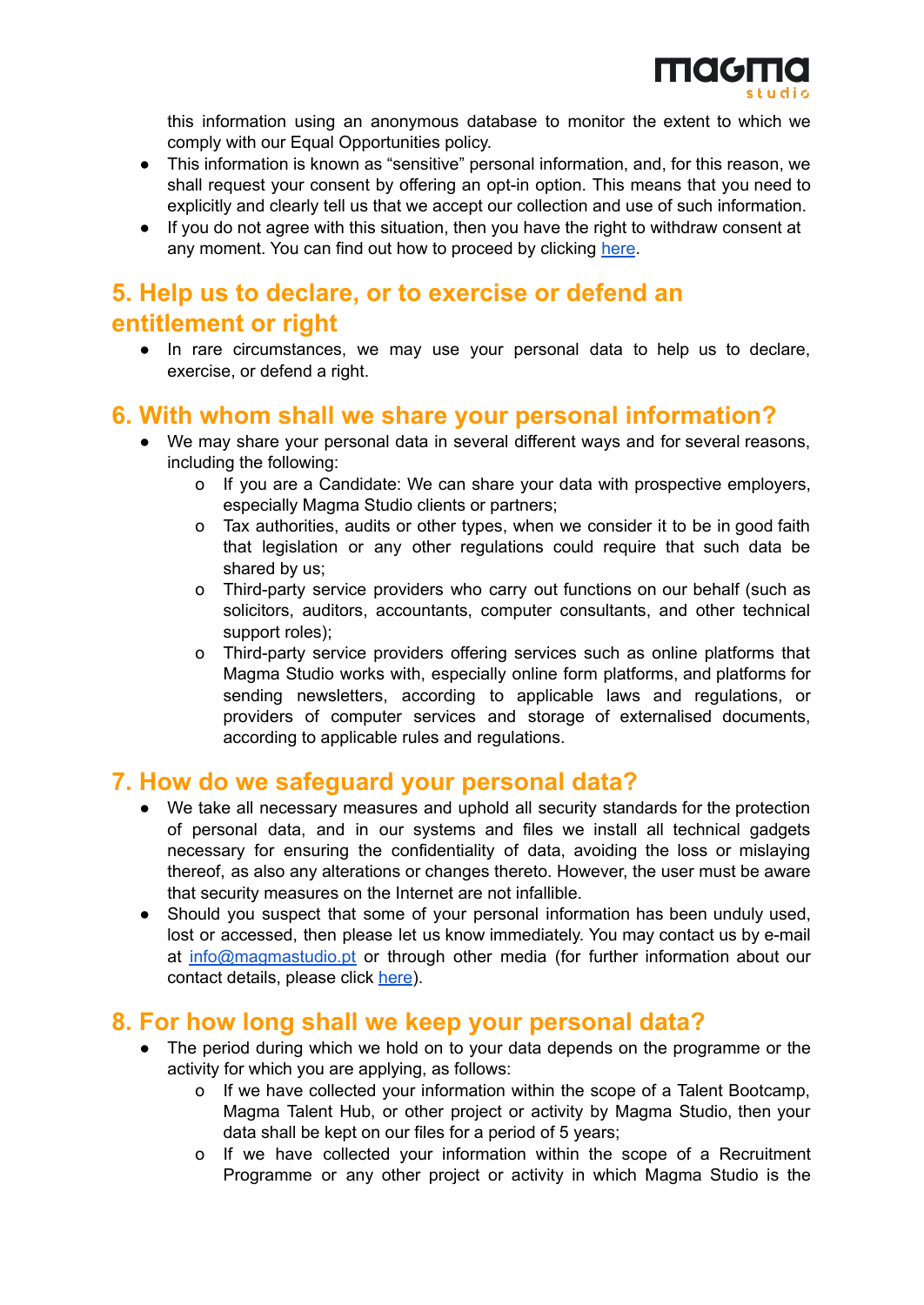company providing services for a client or partner, then your data shall be kept on our files for 2 years.

- o If, after the period set for a project, we have had no relevant contact with you, especially if there is no written or verbal communication, or if you do not participate in one of the events organised by Magma Studio, such as a Talent Bootcamp, then your personal data shall be 'disassociated'.
- This 'disassociation' of data means the elimination of the following data: name, contact telephone, and address, meaning that it shall no longer be possible to associate such data to the rest of the date we have; this, in turn, means that we shall not be able to identify you.
- It is also important that the personal information that we hold about you be precise and current. Please let us know if there are any changes to your personal information during the period in which we keep your data on file.

# <span id="page-5-0"></span>**9. How can you access, change or eliminate the personal data that you supply to us?**

- At any moment, you have the right to request:
	- o Access to your personal data;
	- o Corrections to your personal information;
	- o Opposition, elimination or limits on the treatment given to your personal data.
- If you plan to invoke any of these rights, you may send us an e-mail, at [info@magmastudio.pt](mailto:info@magmastudio.pt) expressing this same interest.
- You may also ask to cancel the sending of newsletters, at any time. To do this, you should send us an e-mail, at [info@magmastudio.pt](mailto:info@magmastudio.pt) expressing this same interest.
- Your requests shall be handled with special care, so that we may assure that your rights shall be effective.
- You must also be aware of the fact that, in certain cases, as according to the terms and provisions of applicable Law, your request may not have immediate effect, or satisfied in full. Regardless of the situation, we shall reply within 30 (thirty) days (even though, in specific cases, we may be allowed to extend this period). We may also ask you to verify your identity, or ask for more information about your request.

## **10. Portability of Data**

Right to portability of data: If you intend to do this, you have the right to transfer your personal data between institutions responsible for the treatment thereof. This means, in effect, that you may transfer your personal data, held by Magma Studio, to another institution. In this domain, transfer your data in an automatic reading format of current use (password-protected) directly to yourself, so you can then transfer the data to another institution. This right to portability of data applies to personal data that you have supplied directly.

## **11. Right to Claim**

● Right to make a claim to a controlling authority: You shall also have the right to make a claim to the commercial authority for control (National Data Protection Committee) (Portugal). You may find the contacts [here.](#page-7-0)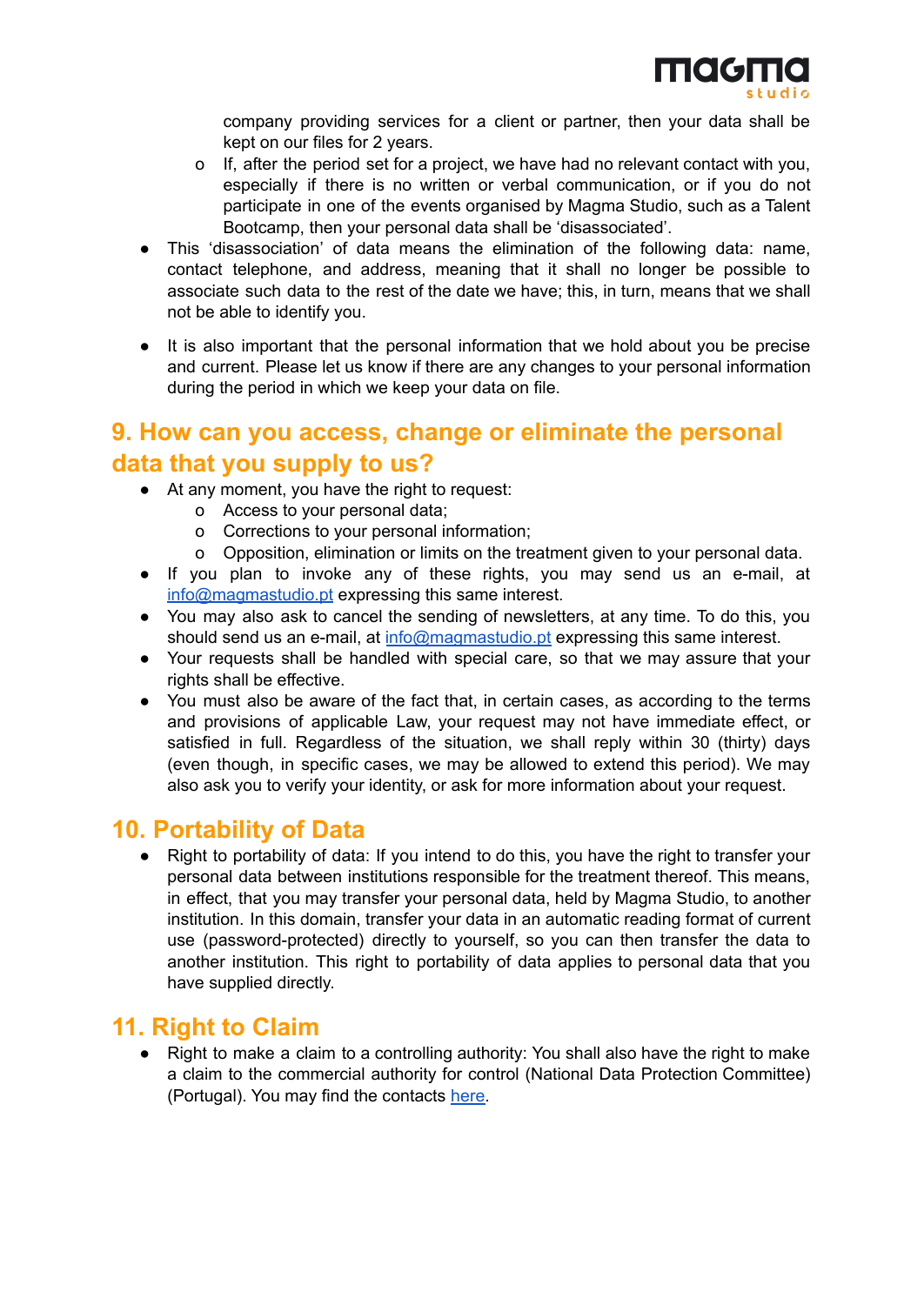

# **12. Who is responsible for the treatment of your personal data?**

- Magma Studio is the institution responsible for storing and using your personal data.
- Should you have any comments or suggestions, regarding this Privacy Policy, you may send us an e-mail at: [info@magmastudio.pt.](mailto:info@magmastudio.pt)

## <span id="page-6-2"></span>**13. Cookie Policy**

- A cookie is a small data file that is stored in your computer through the browser, retaining information related to your personal preferences, but not including your personal data as such. Cookies are used by almost all websites, and do not harm your system in any way. Cookies also help to establish the use, interest, and number of uses of websites, allowing a quicker and more efficient browse, and eliminating the need to enter the same information many times.
- We also use cookies to track your use and browsing of our Site, which allows us to improve the Site and the services we offer, in reply to what the visitors to the site want and need.
- If you plan to check or change the type of cookies that you accept, you may do this through the definitions of your browser.

# **14. Our legal bases for the processing of your data**

- Under the terms of the GDPR, we may process your data if this proves necessary for the interests legitimately pursued by us or by third parties, unless, because of these, the fundamental rights and freedoms of the holder that require the protection of personal data prevail.
- Since we are a recruitment and selection company, we act to offer our users an adapted and efficient service, which implies having access to the personal data you provide us.
- However, you have the right to object to the processing of your data. If you want to know more about how you can do it, click [here](#page-5-0).

## <span id="page-6-1"></span>**15. Consent**

● In certain circumstances, we are required to seek your free and informed consent for the treatment of your personal data, with regard to certain activities. Depending on what exactly we plan to do with this information, this consent shall in fact be a consent for inclusion or consent for a soft opt-in. This means we shall have the permission to send newsletters and e-mails about job opportunities, and about other opportunities which we feel would be interesting to you. However, you shall have the right to withdraw your consent regarding such activities. You may find out how to do this [here](#page-5-0).

# <span id="page-6-0"></span>**Attachment 1 – How to contact us**

- You may contact us:
	- o Should you wish to access, change or eliminate the personal data you have supplied to us;
	- o If you suspect that your personal data has been misused, lost, or unduly accessed;
	- o To withdraw your consent regarding the use of your personal data;
	- o To make any comments or suggestions with regard to this Privacy Policy;